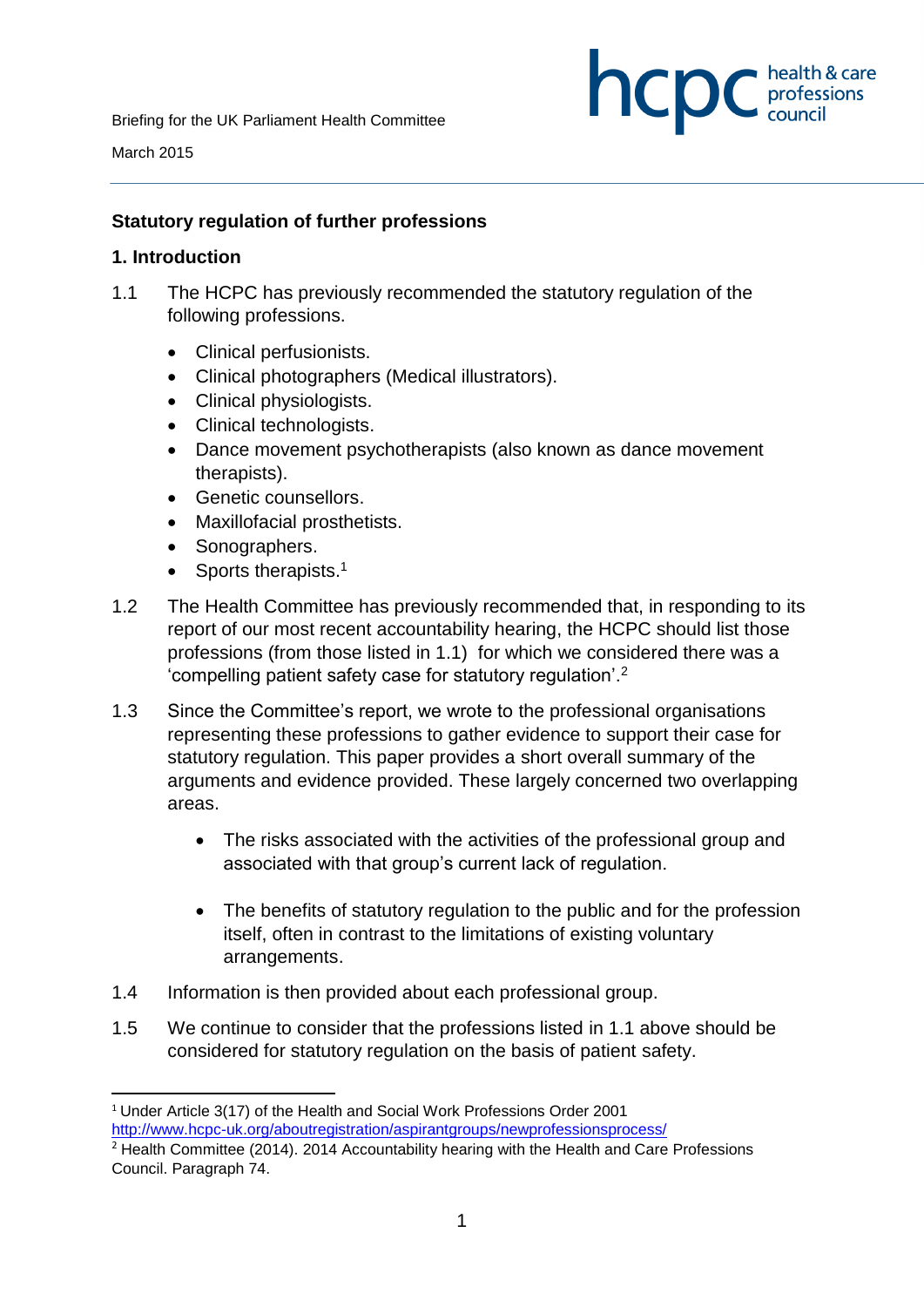# **2. Risks and benefits identified in submissions**

2.1 The following provides a summary of the risks and benefits identified in submissions made to us.

#### **Risk of harm**

- 2.2 Professional organisations identified the risk of, and potential for, harm, as well as in some instances providing examples of actual harm, when interventions are performed incorrectly. Section three provides a summary of the information provided by each professional group. The following provides an overview of the main themes. Many if not all of the risks summarised below could be said to be 'generic risks' which are applicable to all professions in health and care, including those that are already statutory regulated.
	- There are a broad range of risks of harm associated with the nature of the activities involved in each profession. These interventions included (a combination of) the following.
		- o Assessment, interpretation, diagnosis and treatment planning.
		- o Invasive procedures.
		- o Psychological interventions.
		- o Physical interventions.
		- o Set-up, maintenance and use of specialist machinery and equipment.
	- The consequences of poorly performed interventions included poorer clinical outcomes (for example, treatments less successful because of poor assessment or planning), delayed diagnosis (for example, inaccurate interpretation of test results leading to tests needing to be repeated and delayed treatment), disabilities (for example errors leading to enduring physical or mental harm), and in some instances, death.
	- The vulnerability of the patients these groups of professionals work with was also identified as a risk area.
	- In some professions a majority of professionals work in independent practice outside of the assurance provided by the governance arrangements of employers. In some professions, the extent of locum working and the ease with which such work can be obtained without appropriate registration was a cause for concern.
	- Professional organisations identified other factors which increased risk including high levels of autonomous working (even if within managed environments); lack of direct supervision; work in people's homes; and the highly specialised, complex and technical nature of some disciplines reducing the possibility of regular scrutiny by others.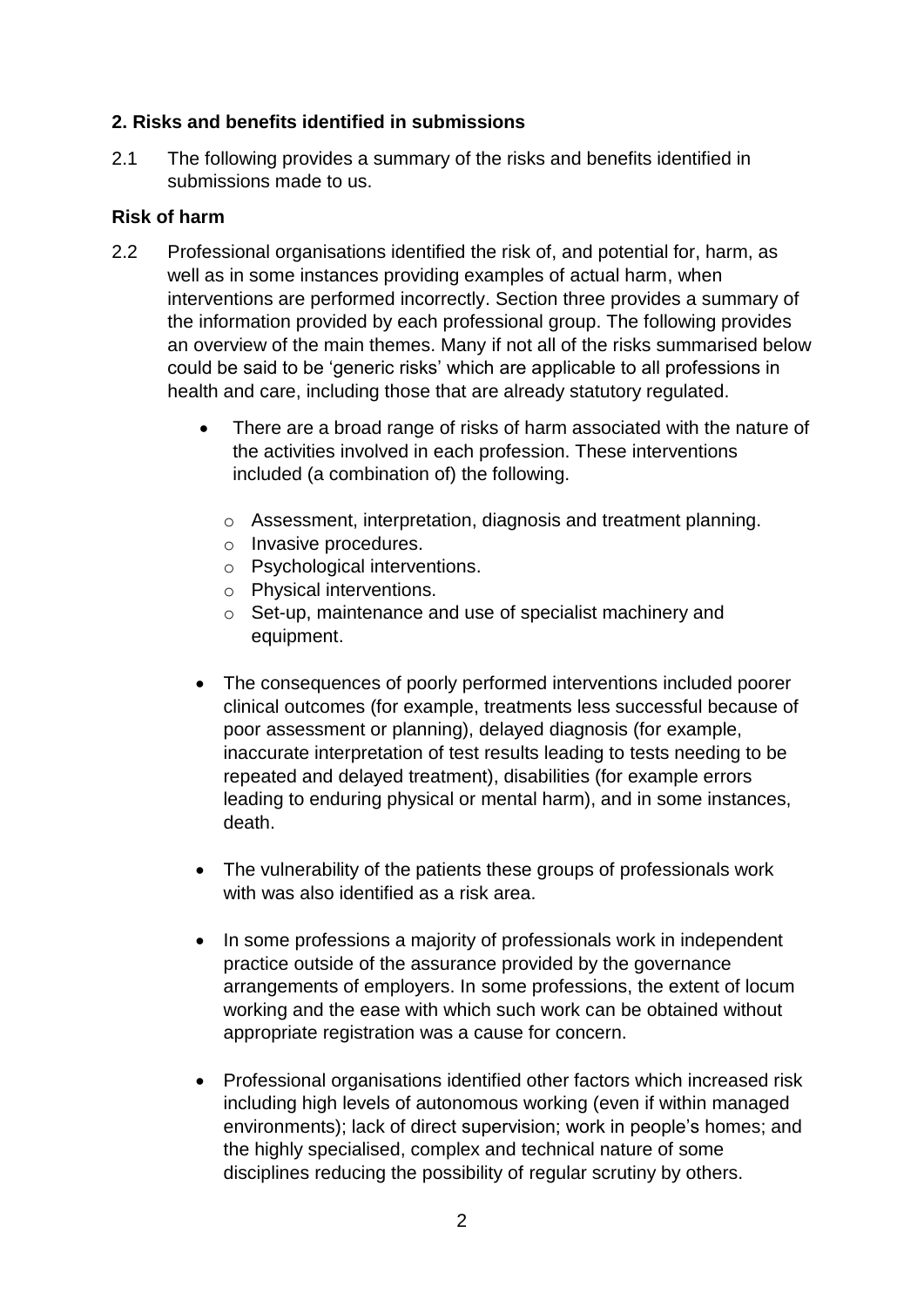## **Limitations of voluntary registration**

- 2.3 Professional organisations, often illustrated through examples and case studies, drew attention to the limitations of the current voluntary registration arrangements in comparison to the benefits of statutory regulation.
	- Organisations were unable to apply standards and fitness to practise processes to individuals who chose not to register or who removed themselves prior to, during, or as a result of, investigations.
	- A lack of statutory regulation means that alleged misconduct or lack of competence could not be dealt with properly. Employers are often reluctant to share information with voluntary organisations, delaying or in some cases halting investigations. The cost of investigations, including the potential for litigation from those unhappy with the outcomes, is challenging for voluntary registers to manage.
	- A lack of statutory regulation meant that the professional title was not protected and could be and was misused by those who were not members of the voluntary register and had not completed recognised training to practice. Protection of title would help consumers to make informed choices by allowing them to differentiate between those who were qualified and those who were not.

## **Barriers caused by lack of statutory regulation**

- 2.4 Professional organisations identified how a lack of statutory regulation acted as a barrier to improving service delivery and developing the profession. This, it was argued, meant that service users and service providers would not benefit fully from the safe, efficacious and value for money interventions they were able to offer.
	- A lack of regulation was seen as a barrier to growing the services of some professions because of difficulties of obtaining employment in some areas without registration with a statutory professional regulator. Employers and commissioners are sometimes risk adverse and will prefer to employ other statutory regulated professionals instead or commission services involving these professions. This can in turn hold back the ability of services to meet demand.
	- A lack of regulation can cause unintended inflexibility in working practices. For example, unregulated professionals are unable in current legislation to access mechanisms to administer medicines, such as patient group directions and supplementary prescribing. This can be a barrier to more efficient ways of delivering safe and effective care.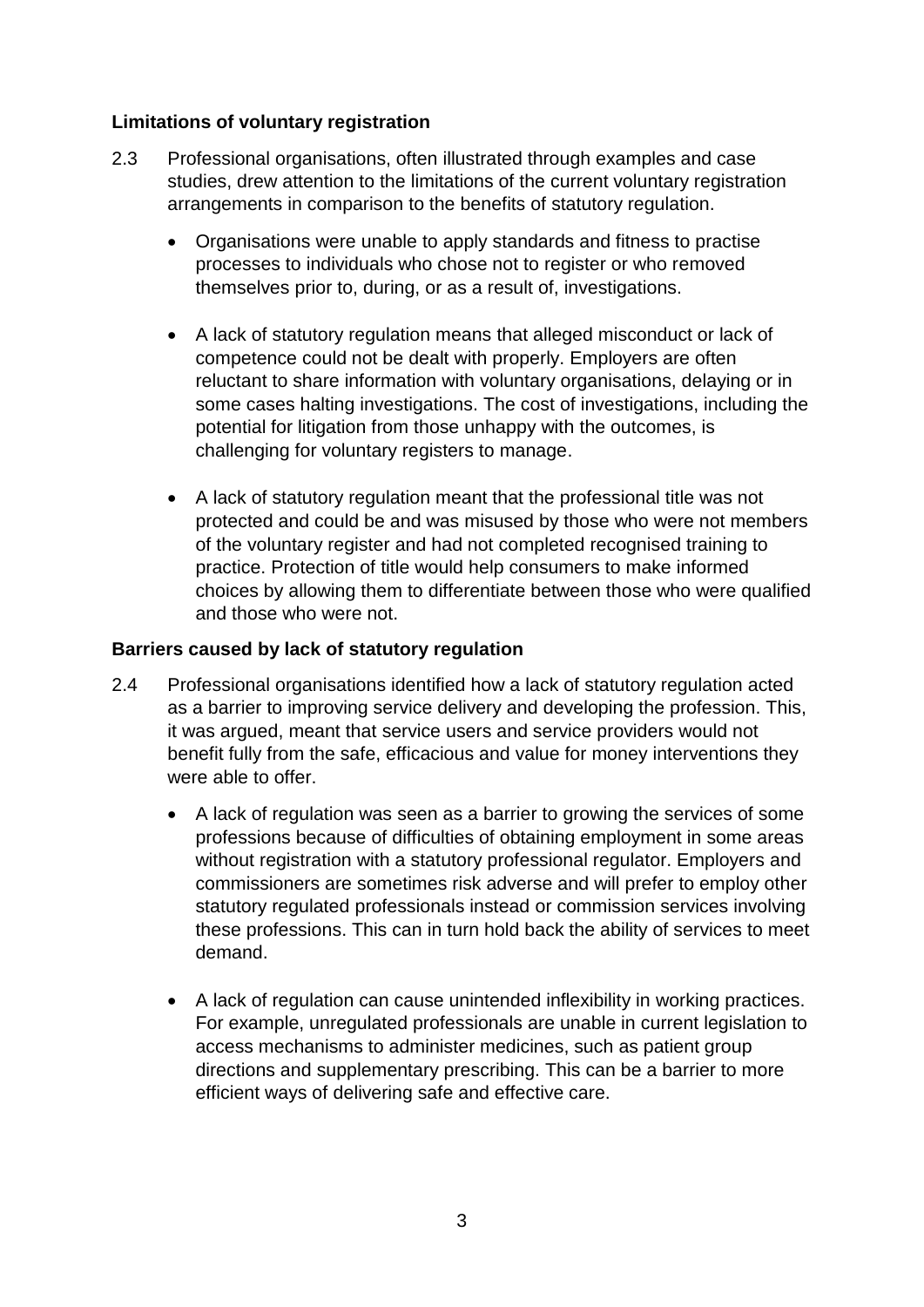# **3. Information about individual professions**

3.1 This section gives information about each profession previously recommended by the HCPC for statutory regulation. It gives figures for the numbers in each profession and then provides a summary of the arguments for statutory regulation made by professional organisations in response to the HCPC's request for information (see paragraph 1.3).

## **Number of practitioners**

3.2 The table below provides a summary of the number of practitioners in each profession. 3

| <b>Profession</b>             | <b>Number of registrants</b> |
|-------------------------------|------------------------------|
|                               |                              |
| <b>Clinical perfusionists</b> | 428                          |
| Clinical photographers        | Not available at time of     |
|                               | submission of this paper     |
| Clinical physiologists        | 5,943                        |
| <b>Clinical technologists</b> | 2,980                        |
| Dance movement                | 324                          |
| psychotherapists              |                              |
| <b>Genetic counsellors</b>    | 187                          |
| Maxillofacial                 | 183                          |
| prosthetists                  |                              |
| Sonographers                  | 800 (approx)                 |
| Sports therapists             | 3,807                        |

N.B: Does not include students or trainees. Most up to date figures available at time of writing

# **Clinical perfusionists**

- 3.3 Clinical perfusionists work as part of the clinical team during open heart surgery, using, monitoring and maintaining a number of devices, including heart-lung machines, to ensure that oxygen reaches a patient's body through the blood. They may also be involved in using their skills in other medical procedures.
- 3.4 The Society of Clinical Perfusion Scientists made the application for statutory regulation to the HCPC in September 2003. The College of Clinical Perfusion Scientists maintains a voluntary register.
- 3.5 In summary, the following arguments and evidence have been advanced by the Society and College for statutory regulation.

**<sup>.</sup>** <sup>3</sup> 'Number of registrants' data is number of those registered with the professional organisation which made the application for regulation. In some cases there may be more than one voluntary register in existence.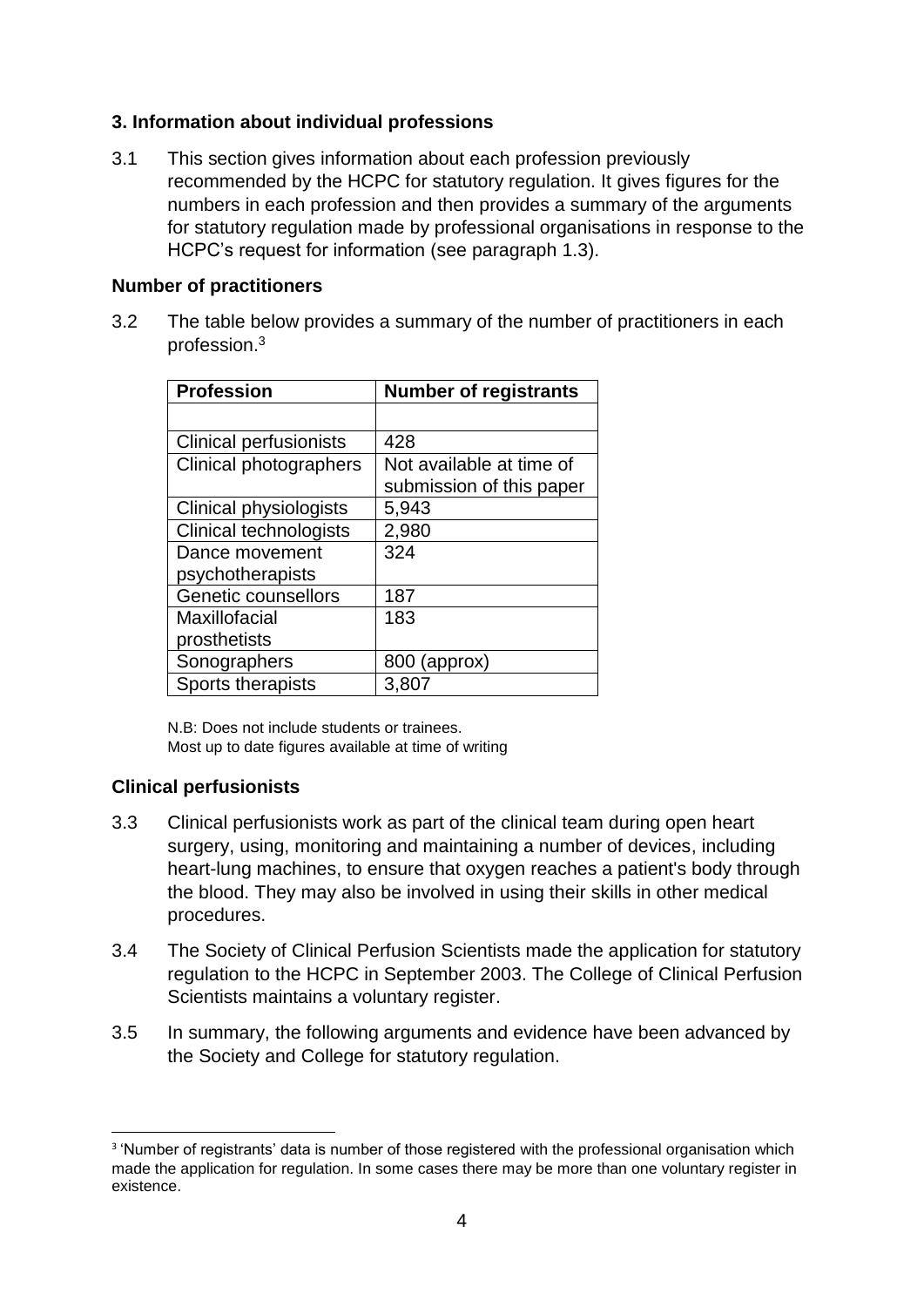- Clinical perfusionists are involved in the single most invasive procedure in health care, yet patients are not afforded the protection of statutory regulation. Where mistakes are made the outcome is disproportionate, often life threatening and usually life changing, with a high risk of permanent injury.
- In 2005, a perfusionist accidentally administered a fatal dose of a substance to a child, illustrating the potential for harm. This led to the publication of the Gritten report which recommended a review of the regulation of clinical perfusionists. The Department of Health subsequently indicated its then intention to statutory regulate this profession. 4
- A review of serious untoward incidents over the last five years reported to the Society which were attributable to the responsibilities of the clinical perfusionist, or for which the action or inaction of the clinical perfusionist was a significant causal factor, further indicate the potential for harm. This includes errors leading to low oxygenation; excessive blood loss; air embolus; and overdose of a controlled drug. In some cases, the patient died, suffered a stroke or suffered life changing injuries.
- The limitations of voluntary registration affect the College's ability to investigate and deal with cases of alleged misconduct by its members. In two cases, the College was unable to remove a perfusionist from its Register owing to concerns about litigation. In another case, four clinical perfusionists were found guilty of serious fraud against the NHS. In this case and in the other cases referred to here, the College, as a voluntary organisation, experienced difficultly obtaining the information necessary to investigate. In all cases, the voluntary nature of current arrangements meant that individuals could continue to work elsewhere, often as locums.
- There are examples of individuals working under the professional title who are not performing any of the duties of this role.
- A lack of statutory regulation creates inflexibility in working practices. As unregulated practitioners, clinical perfusionists are only able to administer prescription only medicines in line with the patient specific direction of a doctor. Without statutory regulation, clinical perfusionists are unable to access patient group directions or be considered for supplementary prescribing rights.

**.** 

<sup>4</sup> Mark Gritten (2007). Independent root cause analysis report into the adverse incident that led to the death of a paediatric cardiac surgery patient at United Bristol Healthcare NHS Trust on 27 May 2005 http://www.scps.org.uk/pdfs/GrittenReport.pdf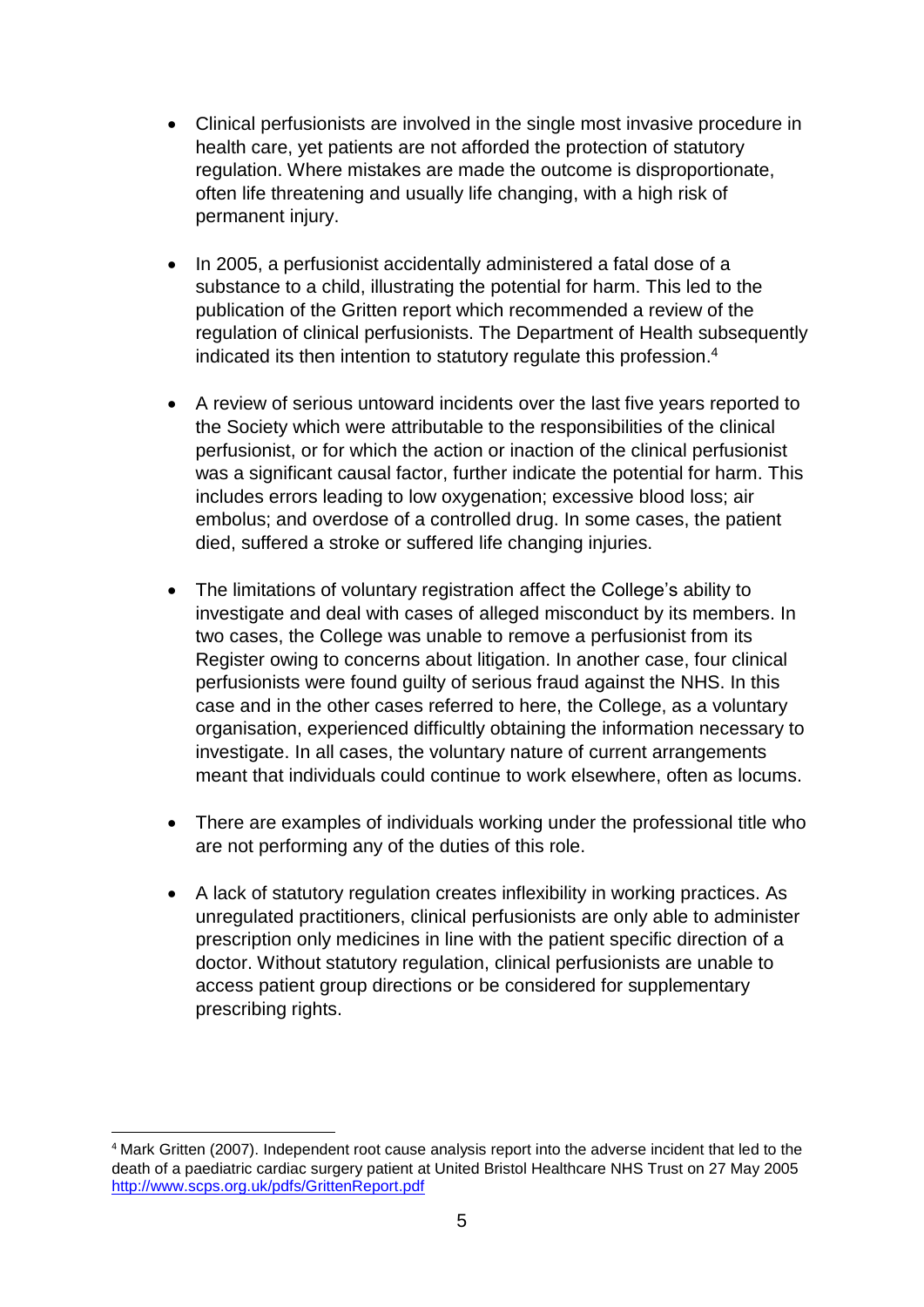# **Clinical photographers**

- 3.6 'Medical illustrators' is a generic term for healthcare scientists who specialise in producing photographs, videos and graphical images for use in healthcare. This includes 'clinical photographers'.
- 3.7 The Institute of Medical Illustrators (IMI) maintains a voluntary register and made the application for statutory regulation of clinical photographers to the HCPC in September 2004.
- 3.8 The following provides a summary of the relevant information provided in the application for statutory regulation.
	- Clinical photographers undertake their work unsupervised and normally unaccompanied. In addition to photographic skills, they have to have sufficient medical knowledge to be able to discuss and interpret the clinician's requirements and manage patients during the photographic session.
	- Clinical photographers have direct physical contact with patients. This includes for example, providing physical support during photography and using their hands to position patients during photography.
	- Clinical photographers work with patients who are physically unwell and often psychologically vulnerable. They may not immediately understand the need to undress for images to be taken. Clinical photographers have to be able to demonstrate empathy and understanding for patient concerns.
	- Clinical photographs are sensitive information given that they represent a direct likeness of the patient. There are negative consequences should clinical photographs be deliberately misused or inadvertently used beyond the purposes for which consent has been given.

# **Clinical physiologists**

- 3.9 Clinical physiologists are a group of healthcare workers who are involved in the diagnosis and management of a wide range of conditions, many of which are sensitive or invasive. The types of clinical physiologist are: audiologists; hearing therapists; neurophysiologists; cardiac physiologists; gastro-intestinal physiologists; respiratory physiologists; and sleep physiologists.
- 3.10 The Registration Council for Clinical Physiologists (RCCP) maintains a voluntary register and made the application for statutory regulation to the HCPC in October 2003.
- 3.11 The RCCP has submitted to us information from a survey of its registrants about the incidence of complaints / concerns about the conduct or competence of clinical physiologists. They have also provided case studies of complaints they have dealt with. A summary is provided below.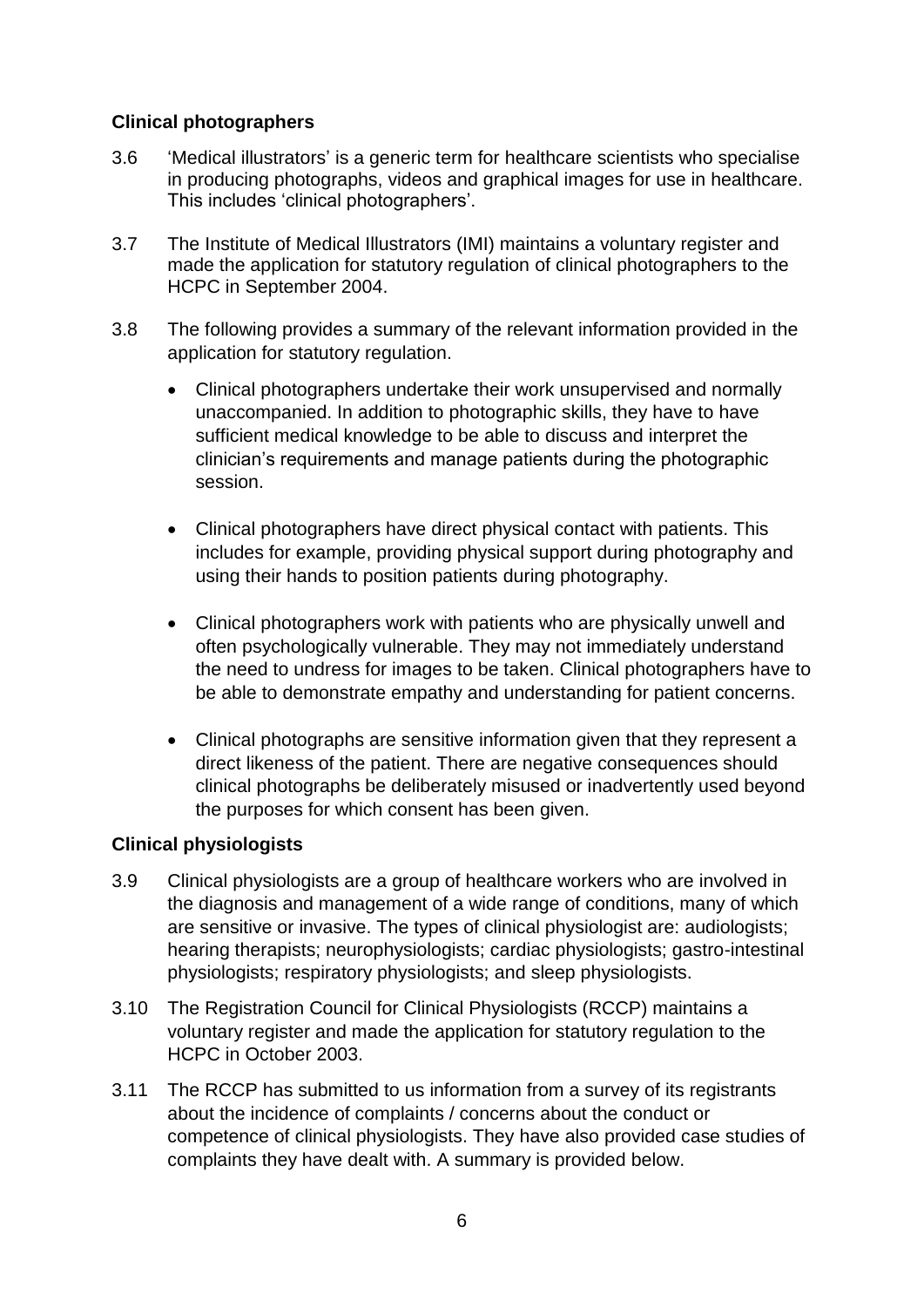- Survey data indicates that in 31% of cases of alleged misconduct or lack of competence the practitioner continued to work, but for a different organisation. This indicates a problem of individuals moving between institutions and locum providers in order to escape internal employer investigations. The survey data appears to indicate a higher rate of concern about locum practitioners.
- $\bullet$  Survey data indicates underreporting to the RCCP 77% of concerns resulted in an internal disciplinary outcome that RCCP registrants considered unsatisfactory, but reports to the RCCP were not always made.
- Survey data indicates that in 37% of cases RCCP registrants considered the issue to present a high or very high risk to patient safety, indicating that even where the number of cases reported might be low, the potential for patient harm amongst those cases may be high.
- In many of the cases dealt with by the RCCP since its creation, the registrant concerned removed themselves from its register prior to the outcome of the investigation and hearing, indicating the limitations of voluntary registration. In some of these cases, there is evidence that unregistered individuals have continued to practise, sometimes in locum roles, even where the RCCP has considered a case serious enough to merit removal from its register.
- The following provides a short summary of some of the cases.
	- o A registrant was arrested for possession of child pornography and a subsequent search of their home revealed a large quantity of illegal weapons. They subsequently received a short prison sentence. The individual worked largely unsupervised with children. Although quickly removed from their employment and the RCCP register, they subsequently gained a locum post within hours of leaving the police station.
	- o A registrant was the subject of four complaints from four separate hospitals within two weeks. Subsequent investigations revealed problems at a further two hospitals. These were serious concerns about their competence and conduct. Although removed from the RCCP Register, the individual gained employment in Australia where more complaints were made. The individual is now working back in the UK as a locum.
	- o A registrant was the subject of a competency assessment owing to concerns about poorly carried out investigations and inadequate reporting. As a result, they were required to undertake remedial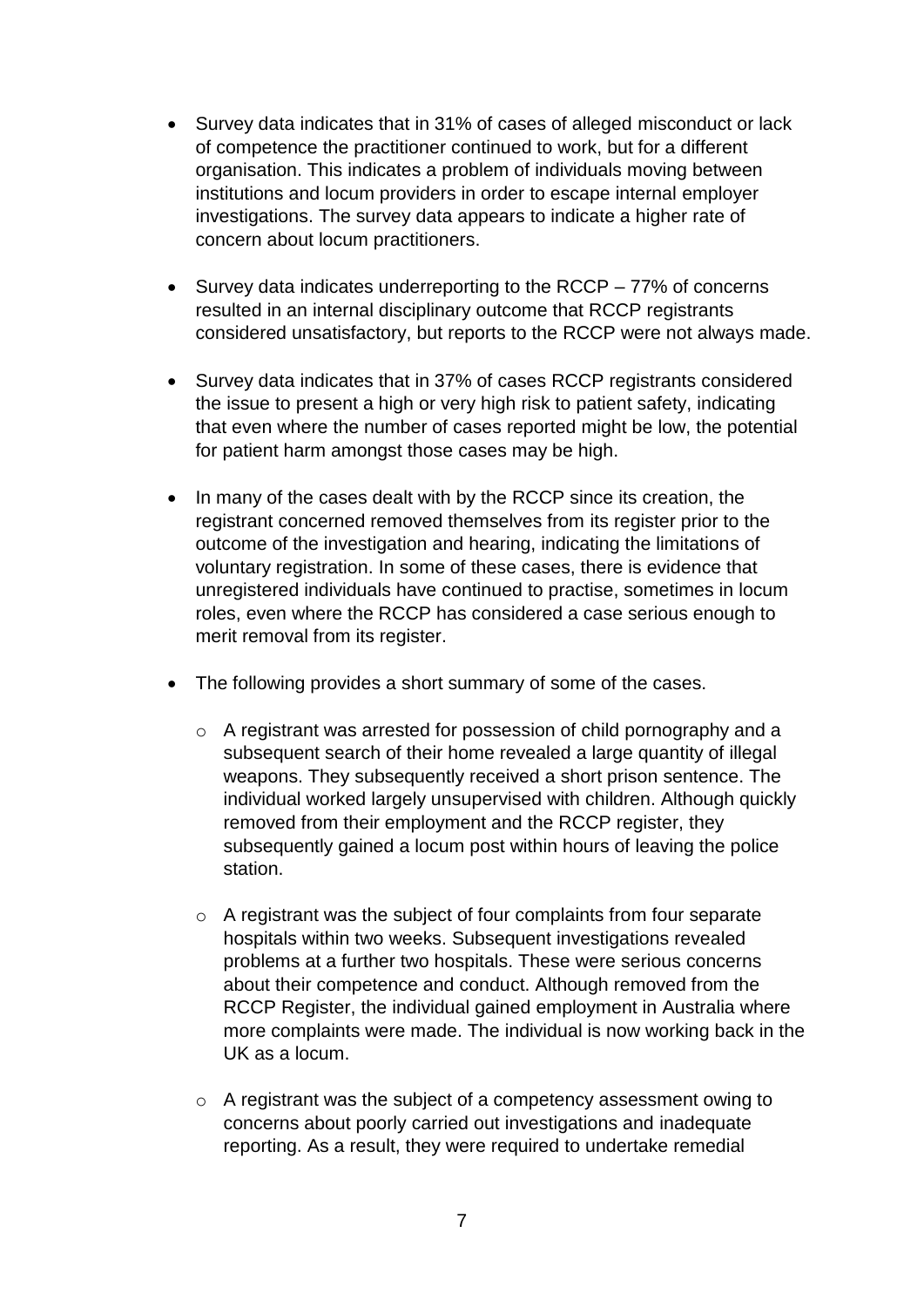training. They failed to do so and were removed from the RCCP Register as a result. However, they have continued to work elsewhere.

## **Clinical technologists**

- 3.12 Clinical technologists are involved in the application of physics, engineering and technology to clinical practice. They perform complex procedures on patients, look after specialist medical devices and prepare treatments such as radioactive injections.<sup>5</sup>
- 3.13 The Register of Clinical Technologists (RCT; formerly the Voluntary Register of Clinical Technologists) maintains a voluntary register and made the application for regulation to the HCPC in May 2004.
- 3.14 The following arguments and evidence have been advanced by the RCT for statutory regulation.
	- Voluntary registration is insufficient to protect the public. In many of the misconduct cases considered by the RCT over the last 12 years, the individuals concerned left the Register before proceedings had been concluded. Cases included altering a prescription; inappropriate behaviour; and convictions / cautions.
	- The RCT reports that the voluntary nature of registration has meant that employers have been reluctant to share information where they have taken disciplinary action.
	- The voluntary nature of registration means that there is no clear picture of the number of clinical technologists who are practising without registration.
	- The complex, technical and sometimes invasive nature of the interventions performed by clinical technologists means that there is serious risk of harm if procedures are incorrectly performed. The following provides some examples of risks in different areas of practice.
		- o Radiation protection / diagnostic radiology Risk of incorrect assessment / interpretation of results of ionising equipment leading to exceeding guidelines on safe exposure to radiation.
		- o Renal technology Risk of air embolism, which can cause fatality, if patients do not receive proper education for the use of home dialysis equipment.

**<sup>.</sup>** <sup>5</sup> There are seven different kinds of clinical technologist:

Nuclear medicine technologists, Radiotherapy physics technologists, Radiation physics technologists Medical engineering technologists, Radiation engineering technologists, Rehabilitation engineering technologists, Renal technologists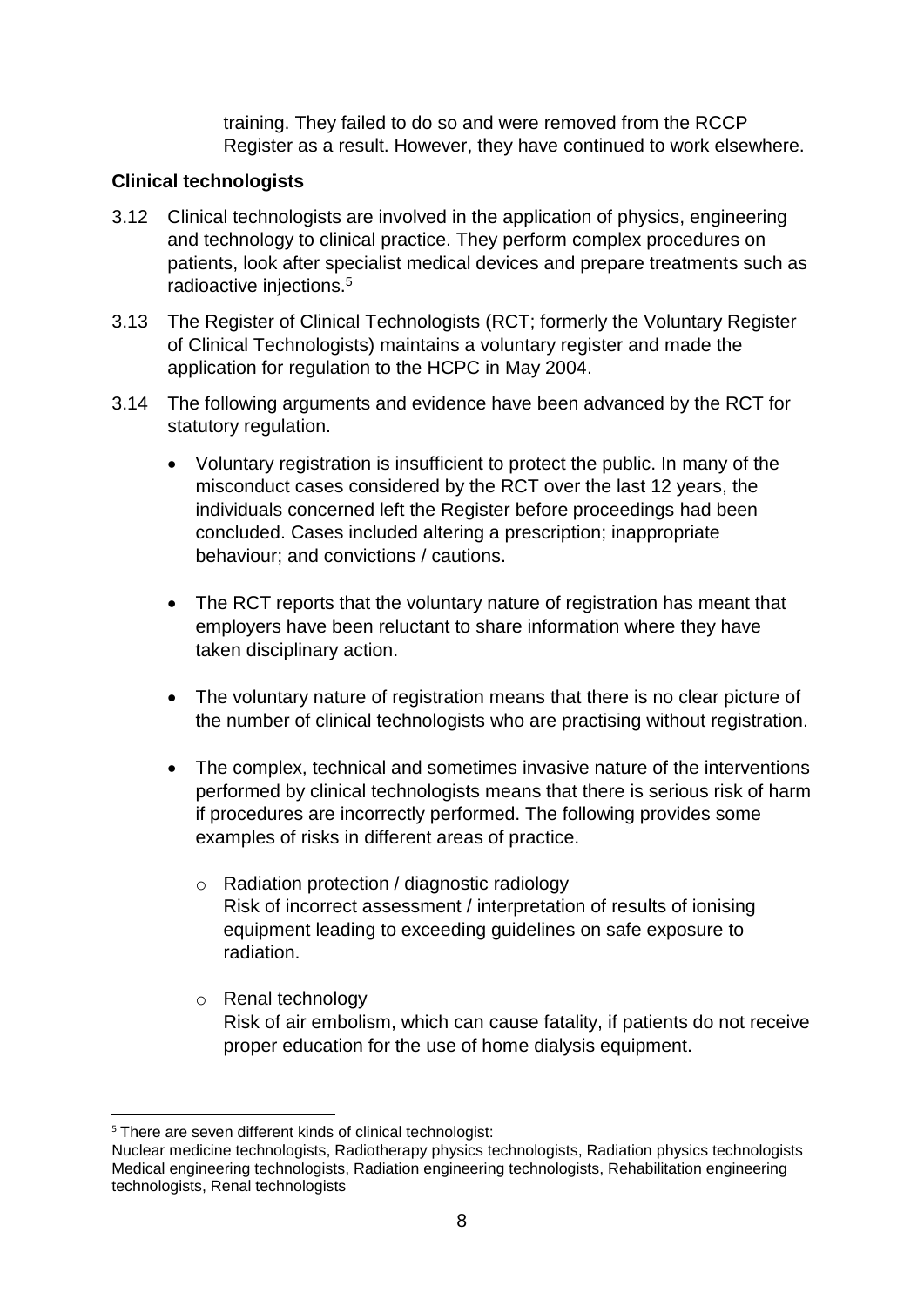o Rehabilitation engineering Poor assessment and provision of assistive technologies increases risk of pressure ulcer incident and/or poorer outcomes for rehabilitation.

#### **Dance movement psychotherapists**

- 3.15 Dance movement psychotherapists (also known as dance movement therapists) provide therapy to clients through the medium of movement and dance. Dance movement psychotherapy is a type of 'arts therapy'. Art, music and drama therapists are already regulated by the HCPC as arts therapists.
- 3.16 The Association for Dance Movement Psychotherapy UK (ADMP; previously the Association for Dance Movement Therapy) maintains a voluntary register and made the application for statutory regulation to the HCPC in March 2004.
- 3.17 In summary, the following arguments and evidence have been advanced by the ADMP for statutory regulation.
	- A lack of registration compared to the other arts therapies acts as a barrier to extending the services of dance movement psychotherapists. Employers in statutory settings can be reluctant to employ psychotherapists who do not have a statutory regulated background.
	- Dance movement psychotherapists work in a variety of settings, with individuals and groups including with children and adolsecents, and with patients with learning disabilities, autism, dementia and schizophrenia. They work with very vulnerable patients including, for example, patients with substance misuse problems, patients who self-harm and patients who are at risk of suicide. Statutory regulation would protect these clients and demonstrate the professionalism of dance movement psychotherapists.
	- The title 'dance movement therapist' is sometimes misused by those who are not qualified psychotherapists and so 'therapy' is conflated with exercise provision. Statutory regulation would help deal with these situations.
	- Client testimonials, research and service evaluations indicate the valuable role of dance movement psychotherapists, the benefits of their interventions and the value for money of their services.

#### **Genetic counsellors**

- 3.18 Genetic counsellors work with patients and their families to help individuals understand and deal with genetic disorders. They are responsible for interpreting family history, calculating genetic risk, organising genetic tests and interpreting complex test results.
- 3.19 The Association of Genetic Nurses and Counsellors represents genetic counsellors and made the application for statutory regulation to the HCPC in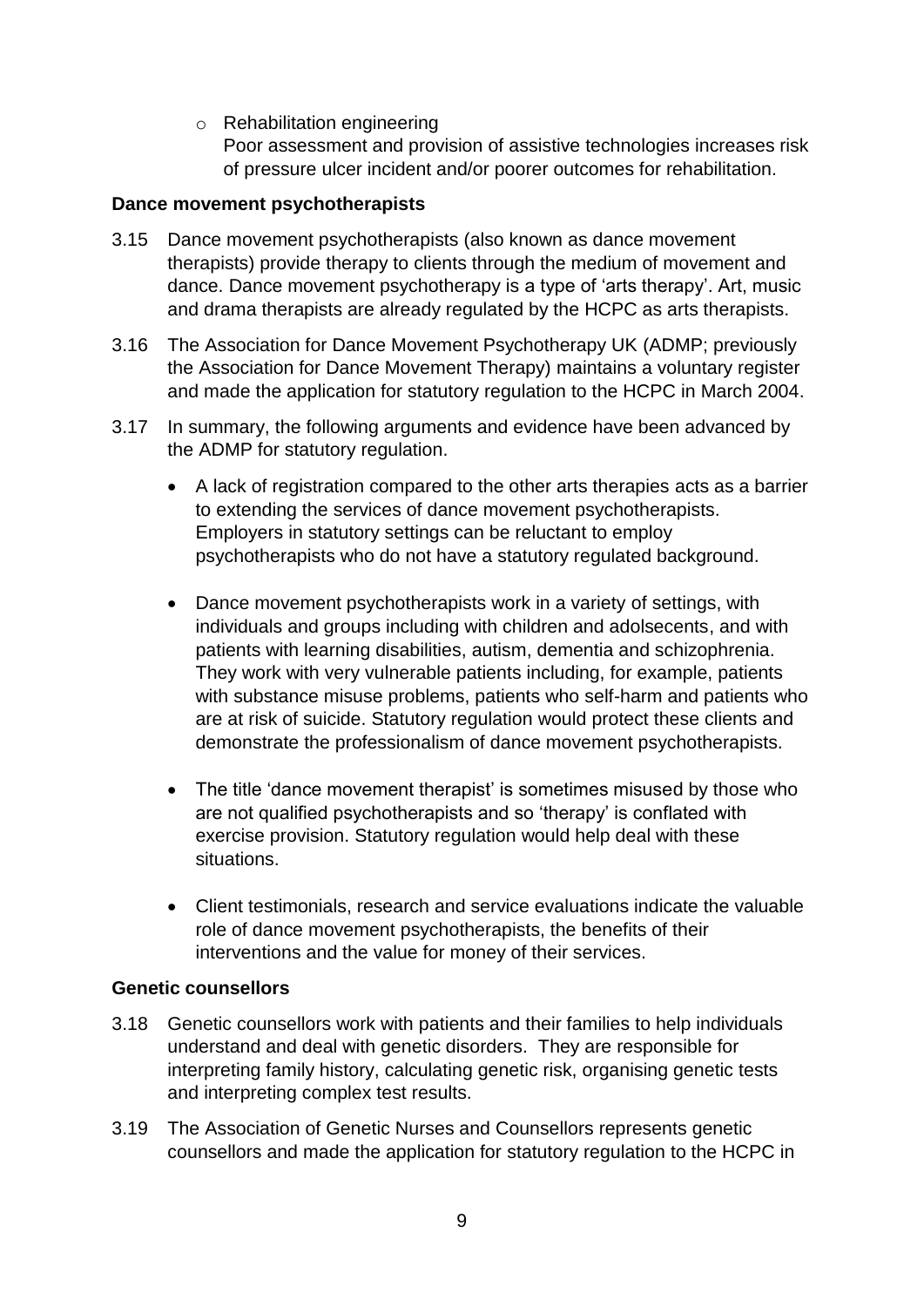September 2009. The Genetic Counsellor Registration Board (GCRB) maintains the voluntary register.

- 3.20 In summary the following arguments have been advanced by the GCRB for statutory regulation.
	- Genetic counsellors work with individuals and families at vulnerable and emotional times. For example, many families attending genetic services are coping with early deaths from cancer, diagnosis of a progressive genetic condition, or the recent loss of a child or pregnancy. Genetic counsellors are autonomous professionals who increasingly work independently and in the community.
	- Private genetic testing laboratories are increasing in the UK, meaning that in the future more genetic counsellors will be employed in the independent sector. This will isolate them from multi-disciplinary NHS services and the governance arrangements this provides. There is concern that increased provision in the independent sector will increase the potential for practice without registration.
	- The GCRB has collected data from regional genetic services about the risk incidents that had occurred in their departments. These indicate the risks of genetic counselling practice if poorly performed. They include, for example incidences of misinterpretation of test results leading to inaccurate information being given or patients making decisions they otherwise would not – for example, unnecessary termination of a pregnancy or unnecessary surgery.
	- Data from the NHS Litigation Authority from 1995 to 2010 further indicates the risks involved in genetics – for example, there were 31 cases involving alleged errors with genetic information during pregnancy; 22 cases of 'wrongful birth' where a decision to have a child was based on wrong information; and one case where the wrong treatment was given to a leukemia patient following misidentification of a chromosome anomaly.
	- There is anecdotal evidence of poor practice by unregistered practitioners. In one reported case, the practitioner was found not to have contacted patients about their genetic test results, with implications for their ongoing healthcare. In another a practitioner had falsified patient records to say that they had provided care to patients when they had not.
	- Existing voluntary registration requirements have limitations and are challenging to maintain. A lack of compulsion means that professionals removed from registration owing to concerns about their conduct or competence could remain in practice. There is evidence that employers will sometimes fill vacant posts with individuals who are not registered.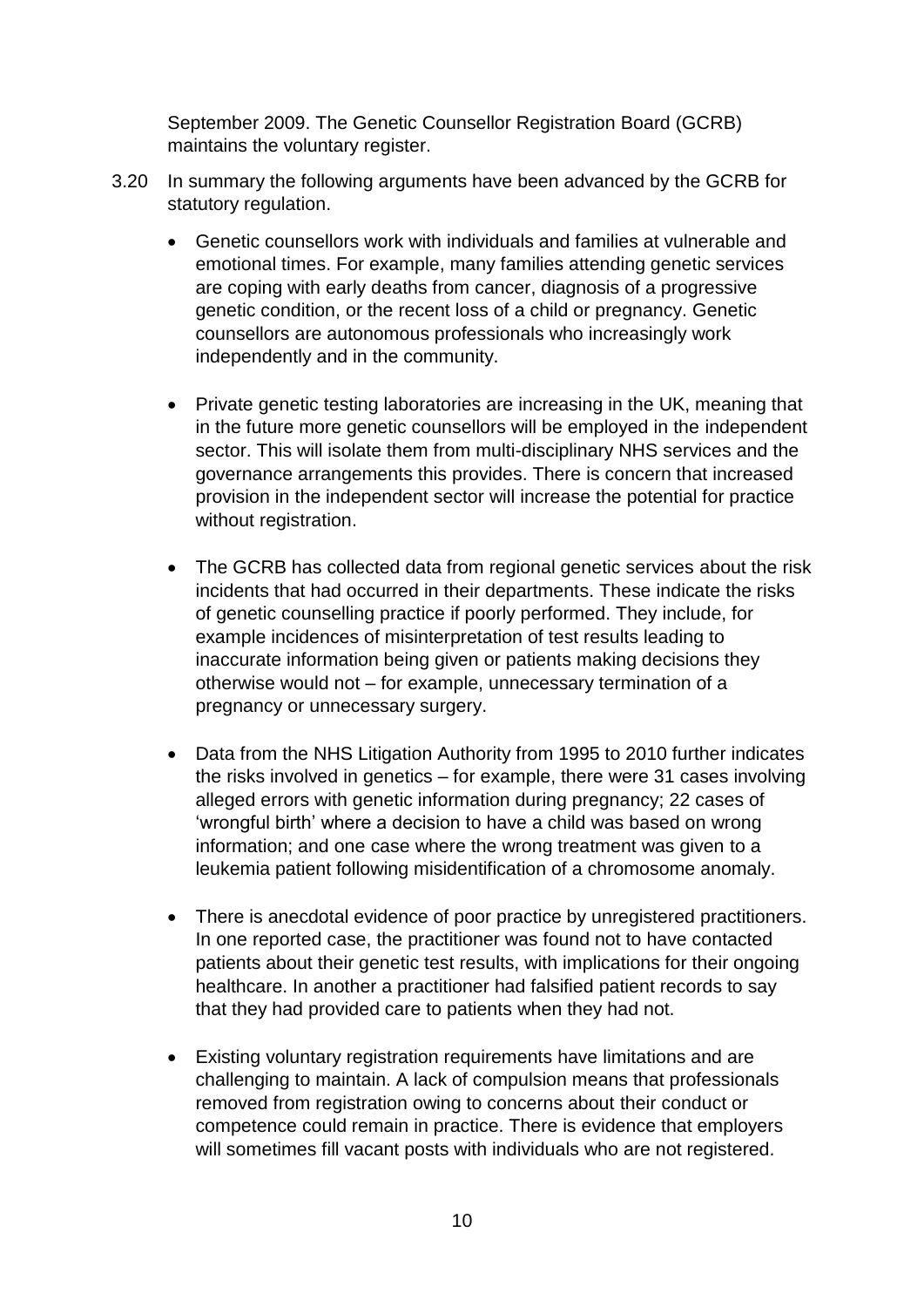A voluntary register is costly in terms of professional time and relies heavily on the good will of those involved. There is concern about its long term sustainability.

## **Maxillofacial prosthetists**

- 3.21 Maxillofacial prosthetists are responsible for alleviating pain and discomfort while restoring function and appearance to patients after cancer surgery, trauma or congenital abnormality. They assess, design, prepare, apply, fit, modify and maintain implants, splints and prostheses around the structures of the head and neck.
- 3.22 The Institute of Maxillofacial Prosthetists and Technologists maintains a voluntary register and made the application for regulation to the HCPC in September 2005.
- 3.23 In summary, the following arguments and evidence have been advanced by the Institute for statutory regulation.
	- Maxillofacial prosthetists are autonomous professionals who perform invasive procedures, in the clinic and operating theatre, with the potential for harm, exercising judgements which can substantially impact upon patient health or welfare. They work with vulnerable adults and children.
	- In addition to their laboratory practise, maxillofacial prosthetists will work directly on patients in the clinic, operating theatre and in other specialist hospital units (i.e. burns). They will also treat patients in the domiciliary and hospice environments when necessary.
	- There have been no formal reports or complaints to the Institute over the last five years. However, given significant changes in training, job titles of maxillofacial prosthetists, tendering of services via 'any qualified provider', increasingly complex head and neck surgery options and the litigious nature of healthcare, the Institute anticipates that existing voluntary arrangements will become increasingly challenged.
	- There have, however, been informal, anecdotal reports to the Institute which demonstrate the potential for harm if interventions are poorly performed. They include inadequate planning for surgery on young people causing post-operative complications; unexpected and unfavourable outcomes following insertion of deep buried implants; and tissue injury / damage caused by unsuitable orofacial devices (devices applied to the skull, mouth and face in the operating theatre or clinic).
	- Patients, carers and medical colleagues often wrongly assume that maxillofacial prosthetists are regulated.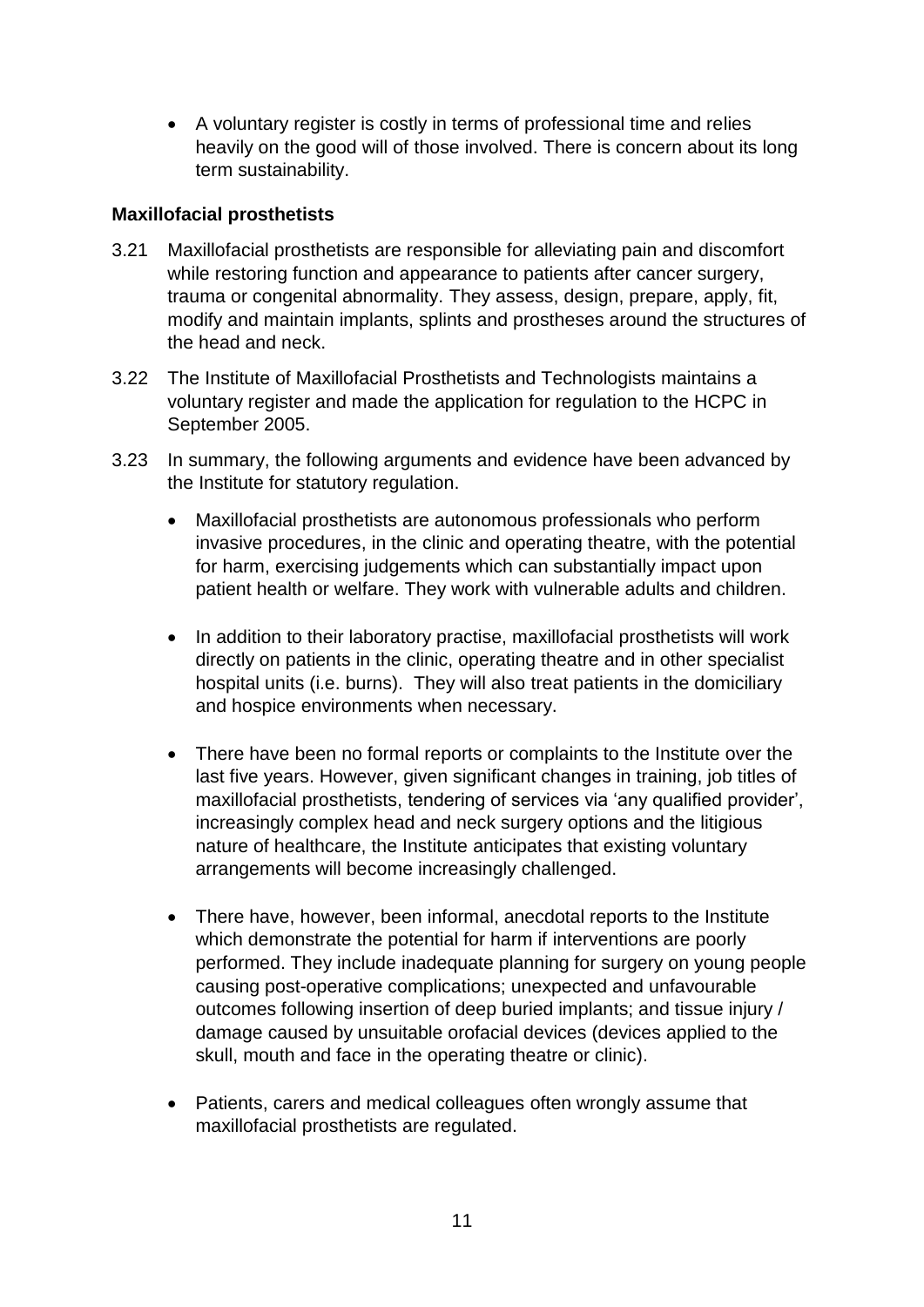# **Sonographers**

- 3.24 Sonographers specialise in the use of ultrasound to produce diagnostic scans and images. They are also involved in the interpretation of images.
- 3.25 The majority of sonographers currently practising are regulated practitioners. Most are radiographers (who are HCPC regulated) who have undertaken postgraduate study but there will be small numbers from other regulated backgrounds. The remainder will be from unregulated backgrounds.
- 3.26 The Society and College of Radiographers maintains a voluntary register of sonographers and made the application for regulation to the HCPC in September 2009.
- 3.27 In summary, the following arguments and evidence have been advanced by the Society for statutory regulation.
	- The title 'sonographer' is not protected and it is not a legal requirement to be either statutory or voluntary registered in order to practise as a sonographer. As a result, inadequately trained individuals are currently able to practise as sonographers, with associated risks stemming from operator error and missed or delayed diagnosis.
	- Clinical demand for ultrasound services is rising, more quickly than the ability of the NHS to train sonographers via conventional routes, increasing the likelihood of unregulated sonographers being employed.
	- The current situation contributes towards inflexibility in service delivery models. Service providers are reluctant to employ unregulated professionals because of the potential risk. Sonographers who do not hold statutory regulation because of their background are often unable to gain employment or find barriers in moving between employers.
	- The perceived 'un-employability' of sonographers who are unable to access statutory regulation limits the development of educational and workforce models which might better satisfy service need. For example, it hinders the development of direct access undergraduate entry programmes into the profession because of concern that graduates cannot currently be on a statutory register.
	- A lack of statutory regulation limits the ability of unregulated sonographers to refer patients for examinations involving ionising radiation or to access mechanisms which allow statutory regulated professionals to administer medicines.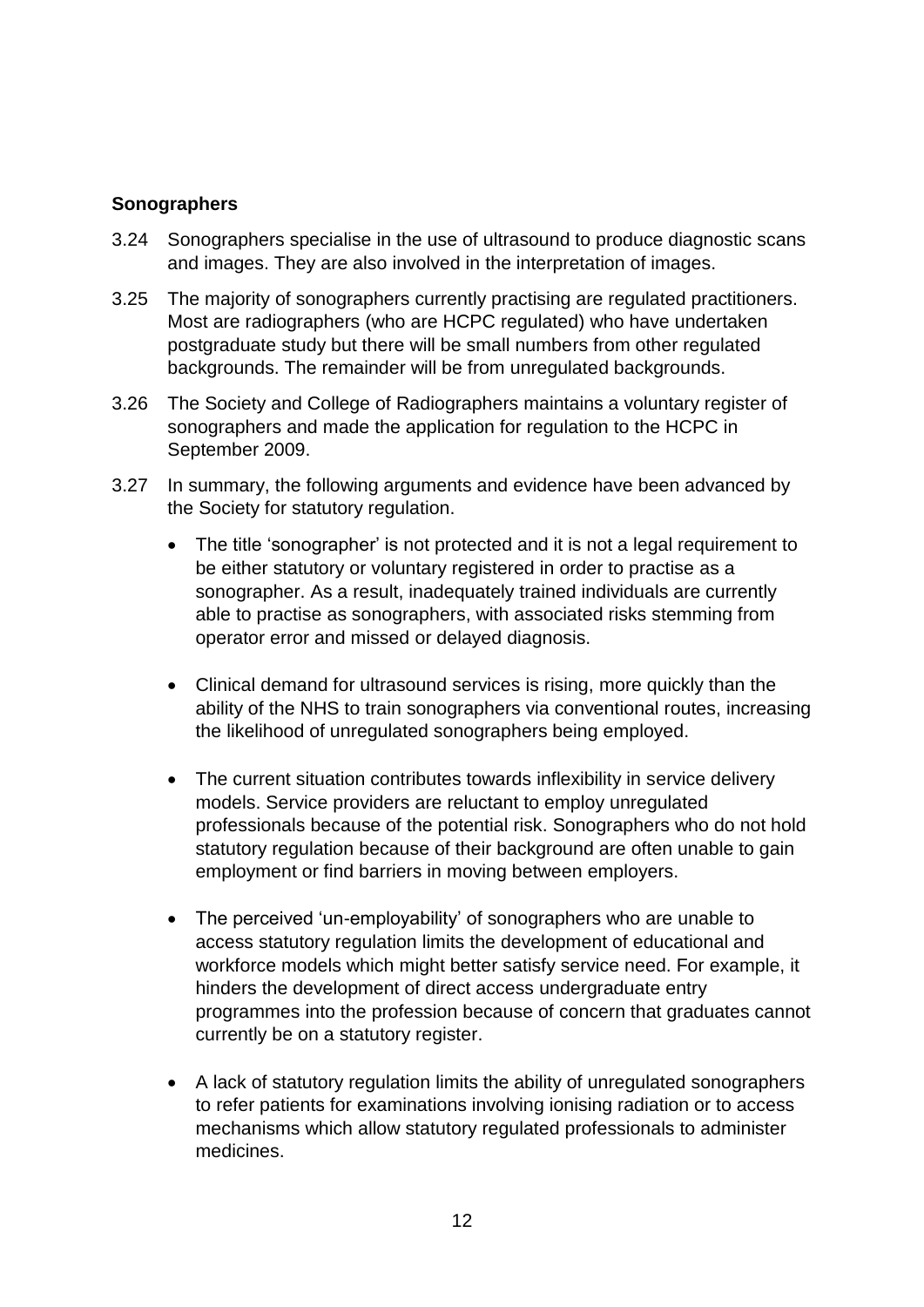- The small number of fitness to practise cases about radiographers who practise sonography handled by the HCPC illustrate the potential for harm amongst those who are unregulated and who therefore are not subject to the same levels of accountability. Cases have included inappropriate examinations and inaccurate reporting leading to missed diagnosis.
- Regulation of sonographers would not prevent so-called 'lifestyle' scanning services from continuing to be offered (e.g. '3D/4D baby scanning') but would provide a higher level of protection for the public by preventing misuse of the title sonographer and providing standards and accountability for those who are regulated.

# **Sports therapists**

- 3.28 Sports therapists give advice to sports and exercise participants on how to train and compete safely, as well as treat injuries and assist with rehabilitation. Their aim is to prevent injuries and to help those who are injured to return to full fitness.
- 3.29 The Society of Sports Therapists maintains a voluntary register of sports therapists and made the application for regulation to the HCPC in March 2006.
- 3.30 In summary, the following arguments and evidence has been advanced by the Society for statutory regulation.
	- A lack of regulation means that inadequately trained individuals are currently able to practise as sports therapists, with risk of physical harm if sports therapy techniques are poorly performed.
	- The title 'sports therapist' is not protected. There have been examples of unregistered individuals using the title 'sports therapist' without the qualifications to do so. In one instance a physiotherapist struck off by the HCPC has continued in practise using that title. In these cases the ease with which unregistered individuals can use this title without qualification or registration is concerning.
	- There have been cases of unregistered, unqualified individuals purporting to be sports therapists who have been convicted of serious criminal offences. For example, an unregistered sports therapist was convicted of a number of indecent assaults against female patients and received a custodial sentence. The investigation took some time during which the individual was able to continue practising. If the profession was statutory regulated, it would have been possible for the regulator to consider taking interim action to prevent continuing harm to patients.
	- In another case, it was determined that there was inadequate evidence to bring criminal charges, but the evidence nonetheless indicated that an